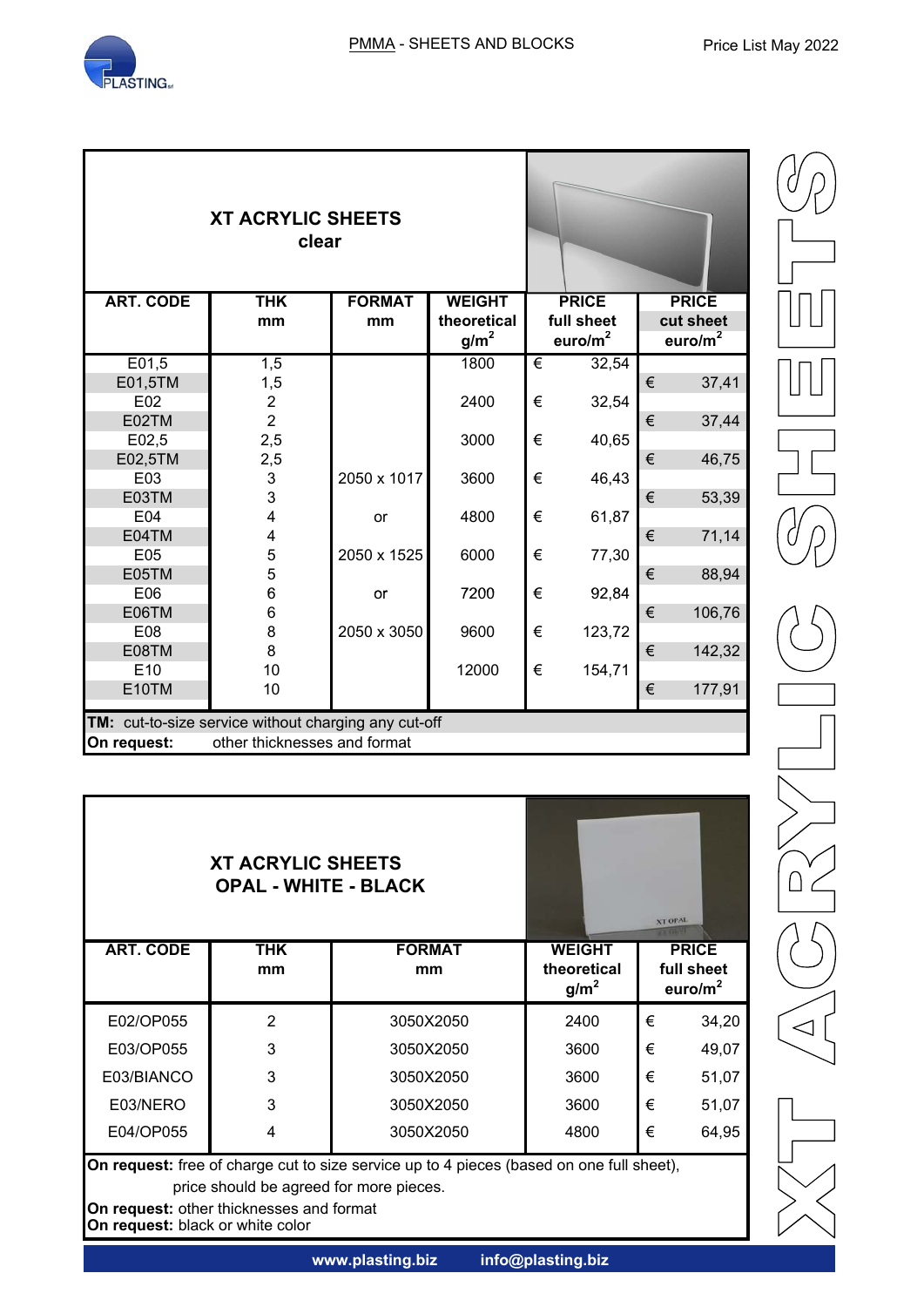

|                                                                                                                                     | <b>ANTI-GLARE ACRYLIC SHEETS</b><br>clear extruded |                                     | Υ<br>∐                                                                                                |            |                        |  |  |  |
|-------------------------------------------------------------------------------------------------------------------------------------|----------------------------------------------------|-------------------------------------|-------------------------------------------------------------------------------------------------------|------------|------------------------|--|--|--|
| <b>ART. CODE</b>                                                                                                                    | <b>THK</b><br>mm                                   | <b>FORMAT</b><br>mm                 | <b>PRICE</b><br><b>WEIGHT</b><br>full sheet<br>theoretical<br>euro/m <sup>2</sup><br>g/m <sup>2</sup> |            | $\overline{\partial}/$ |  |  |  |
| EANT <sub>2</sub>                                                                                                                   | $\overline{2}$                                     | 2050X1525<br>or<br>2050x3050        | 2400                                                                                                  | €<br>58,57 | $\bigcap$<br>Ξ         |  |  |  |
| EANT3                                                                                                                               | $\mathbf{3}$                                       | 2050x1525<br><b>or</b><br>2050x3050 | 3600                                                                                                  | €<br>81,38 |                        |  |  |  |
| On request: free of charge cut to size service up to 4 pieces (based on one full sheet),<br>price should be agreed for more pieces. |                                                    |                                     |                                                                                                       |            |                        |  |  |  |